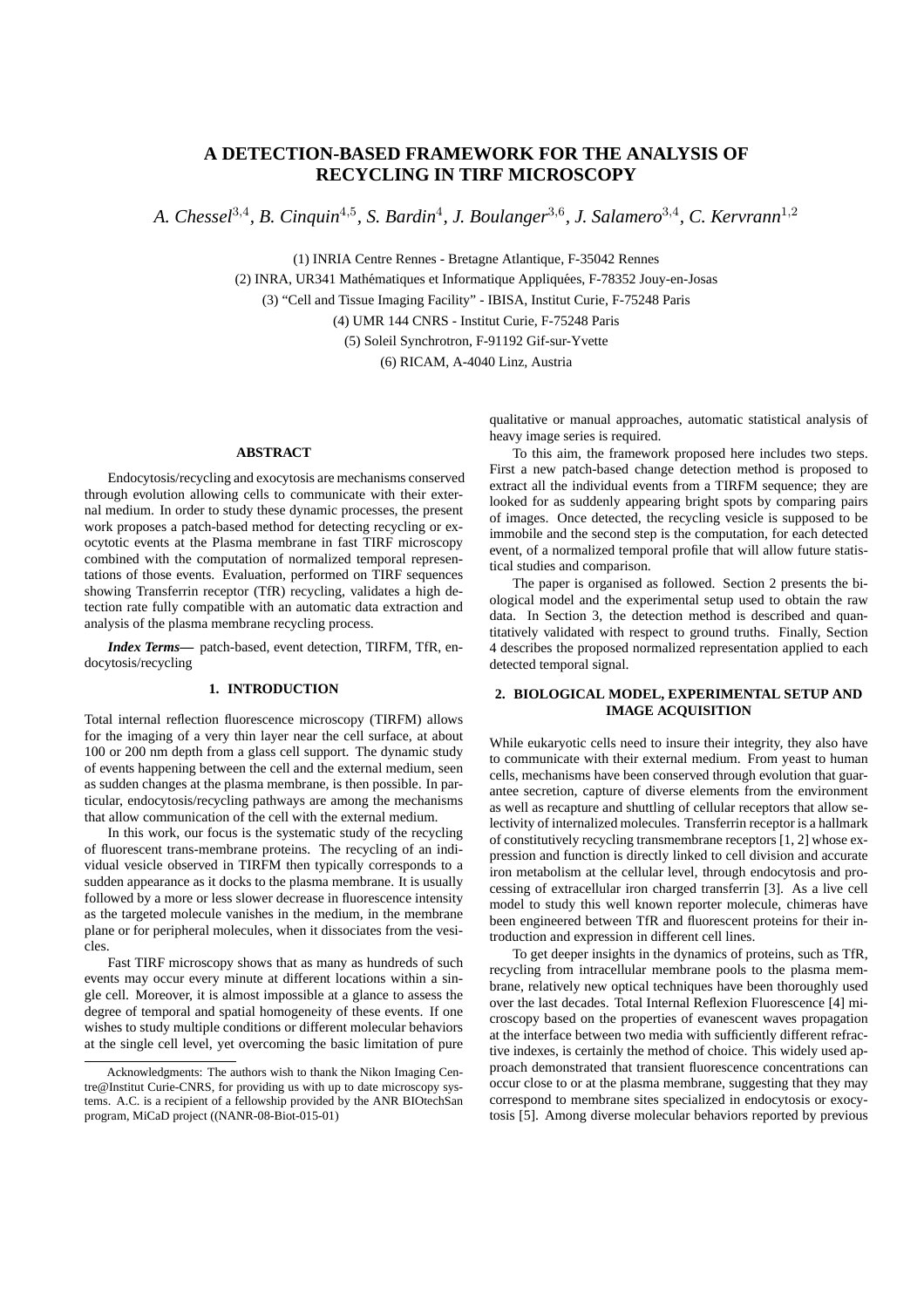

**Fig. 1**. Change detection in an image pair in TIRFM.

microscopy studies on this molecular model, plasma membrane concentration of fluorescently tagged proteins give rise to sudden spot appearance and/or disappearance.

By allowing the visualization of a single plane near the plasma membrane within a 100 nm narrow range of resolution in the Z axis, TIRFM permits to detect and decipher the progressive molecular steps corresponding to the docking of fluorescently labeled moving vesicles when they reach the plasma membrane, their fusion with this latter membrane and the biophysical property of diffusion, redistribution or endocytosis of the transmembrane proteins thus delivered at the cell surface.

For the experiments, M10 cells are transiently transfected with a plasmid encoding for the TfR fused to the PhLuorin [6]. Crossbow shaped micropattern constraining the cell are used; they allow for more stable experiment, from both biological and image analysis point of view. TIRFM sequences are acquired on a Nikon TE2000 inverted microscope equiped with a TIRF arm. We use a high aperture 100x TIRF objectif (NA=1.49). Image sequences were exclusively generated in stream mode of acquisiton, exposure time per frame is 100 ms for a 1 minute total duration of imaging (about 600 frames per series).

## **3. MULTISCALE EVENT DETECTION**

In this section we propose an event detection framework from an image pair. This method will then be evaluated on the acquired TfRpHl sequences, each pair of images being tested successively.

#### **3.1. Theory and algorithm**

Consider a gray-scale image pair  $u = (u(\mathbf{x}))_{\mathbf{x} \in \Omega}$  and  $v = (v(\mathbf{x}))_{\mathbf{x} \in \Omega}$ defined over a bounded domain  $\Omega \subset \mathbb{R}^2$ . In order to test robustly the similarity between  $u$  and  $v$  at location  $x$ , our idea is to predict a patch  $\underline{u}(\mathbf{x})$  of size n in u from patches  $(\underline{v}(\mathbf{x}_i))_{\mathbf{x}_i\in B(\mathbf{x})}$  taken in the (fixed size) semi-local neighbourhood  $B(x) \subseteq \Omega$ . In what follows,  $N = |B(\mathbf{x})|$  will denote the number of elements observed at locations  $x_i$ 's in the second image v and a vectorized image patch  $\cdot(x)$ is defined as a vector of pixel intensities ordered lexicographically in the square patch.

We propose a two-step approach to detect pixels with significant changes for a given patch size. The local decisions are furthermore analyzed in a multiscale framework by considering several patch sizes, mainly to detect unusual events in the whole image and to reduce the number of false alarms. More formally, let us consider a score  $z(\mathbf{x}_i) = ||\underline{u}(\mathbf{x}) - \underline{v}(\mathbf{x}_i)||^2$  defined as the  $L_2$  distance between the two patches  $u(\mathbf{x})$  and  $v(\mathbf{x}_i), \mathbf{x}_i \in B(\mathbf{x})$ . The score is non-negative and the smaller the value of score is, the more the similar patches are. For a given patch size  $n$ , the two-step decision mechanism is as follows:

1. For each pixel  $x_i \in B(x)$ , we compute a score  $z(x_i)$  and we make a binary decision  $d(\mathbf{x}_i)$  with respect to a spatially-varying threshold  $\tau(\mathbf{x}) : d(\mathbf{x}_i) = 1$  if  $z(\mathbf{x}_i) > \tau(\mathbf{x})$  and 0 otherwise.

Let  $N$  be the fixed size of neighbourhood and  $L$  be the number of scales (patch sizes).

 $\circ$  For  $l = 1 \cdots L$ , compute

1. 
$$
\tau_l(\mathbf{x}) = \max \left( \sup_{\mathbf{y} \in B(\mathbf{x})} \|\underline{u}_l(\mathbf{x}) - \underline{u}_l(\mathbf{y})\|^2, \ \tau_0 \right).
$$
  
\n2.  $S_{N,l}(\mathbf{x}) = \sum_{\mathbf{x}_i \in B(\mathbf{x})} \mathbb{1}_{\|\underline{u}_l(\mathbf{x}) - \underline{u}_l(\mathbf{x}_i)\|^2 \ge \tau(\mathbf{x})}.$   
\n $\circ$  Compute  $\lambda_N = \frac{e^{-N}}{|\Omega|} \sum_{l=1}^L \sum_{\mathbf{y} \in \Omega} e^{S_{N,l}(\mathbf{y})}.$ 

ο For **x** ∈ Ω, compute PFA(**x**) = 1 −  $\sum_{k=0}^{k_D(x)}$ (λ<sub>N</sub>)<sup> $k$ </sup>  $\frac{e^{-\lambda}N}{k!}$  and make the decision:  $MCD(u, v)(\mathbf{x}) = 1$  if  $PFA(\mathbf{x}) \le \varepsilon / |\Omega|$  and 0 otherwise.

**Fig. 2**. Change detection algorithm between images u and v.

2. We make a collective decision from individual decisions  ${d(\mathbf{x}_i) : \mathbf{x}_i \in B(\mathbf{x})}$  at neighboring points [7, 8, 9, 10]. An intuitive choice is to count the total number of positive decisions made by individual pixels and denoted  $S_N(\mathbf{x}) = \sum_{\mathbf{x}_i \in B(\mathbf{x})} d(\mathbf{x}_i)$ . Given  $S_N(\mathbf{x})$ , we declare that a change occurs at location x (hypothesis  $H_1$ ) if all the scores are higher than  $\tau(\mathbf{x})$  in the neighborhood  $B(x)$  (maximum vote) and we select the hypothesis  $H_0$  otherwise:  $D(\mathbf{x}) = 1$  if  $S_N(\mathbf{x}) = N$  and  $D(\mathbf{x}) = 0$  otherwise.

In this procedure, cooperation among neighbouring points will tend to enhance the ability to detect meaningful changes. Nevertheless, the detection results depend very much on the thresholds  $\tau(\mathbf{x})$ , the size n of the patch and the size  $N$  of the search window. In what follows, we give cues to interpret and set these parameters.

**Estimation of spatially-varying thresholds**  $\tau(\mathbf{x})$  To derive adaptive thresholds for change detection, we define  $\tau(\mathbf{x})$  as the highest score computed only from the reference image  $u$  and neighborhoods  $B(x)$  whose fixed size N is related to the expected amplitude of background dynamics:

$$
\tau(\mathbf{x}) = \max\left(\sup_{\mathbf{y} \in B(\mathbf{x})} \|\underline{u}(\mathbf{x}) - \underline{u}(\mathbf{y})\|^2, \ \tau_0\right). \tag{1}
$$

By introducing a minimal value  $\tau_0$  defined as the average of the lowest scores computed over the image domain  $\Omega$ , we improve the robustness to low signal-to-noise ratios. In the proposed scene modeling, the background is assumed to be nearly static some irrelevant background dynamics described by stochastic processes. Let  $s(x) \in \mathbb{R}^2$  be a zero-mean random shift (or displacement) vector. A patch  $\underline{u}(\mathbf{y})$  at random position  $\mathbf{y} \in B(\mathbf{x})$  defined as  $\mathbf{y} = \mathbf{x} + \mathbf{s}(\mathbf{x})$ will be potentially moved to the location  $x$  in the second image  $v$ if no meaningful change occurs:  $v(\mathbf{x}) \equiv u(\mathbf{y} - \mathbf{s}(\mathbf{x}))$ . Hence, by defining  $\tau(\mathbf{x})$  as in (1), variations due to motion in the background will not be considered as meaningful. These thresholds are computed directly from image data and the computation of the noise variance is not required.

The size  $N$  of the search window depends on the motion amplitude of vesicles we do not want to detect. In the application, we set  $N = 3 \times 3$ . This means we are testing dissimilarity in very local neighborhoods. Increasing the search window size should produce the same results since the missing or occluded patches are not visible in the second image for any location.

**Multiscale decision fusion** The multiscale approach is recommended traditionally to analyze several spatial contexts. In our case, a multiscale strategy enables to reduce the number of false alarms and to avoid the precise setting of the patch size  $n$ . Moreover, the decisions  $D(x)$  are local and we need to consider the whole image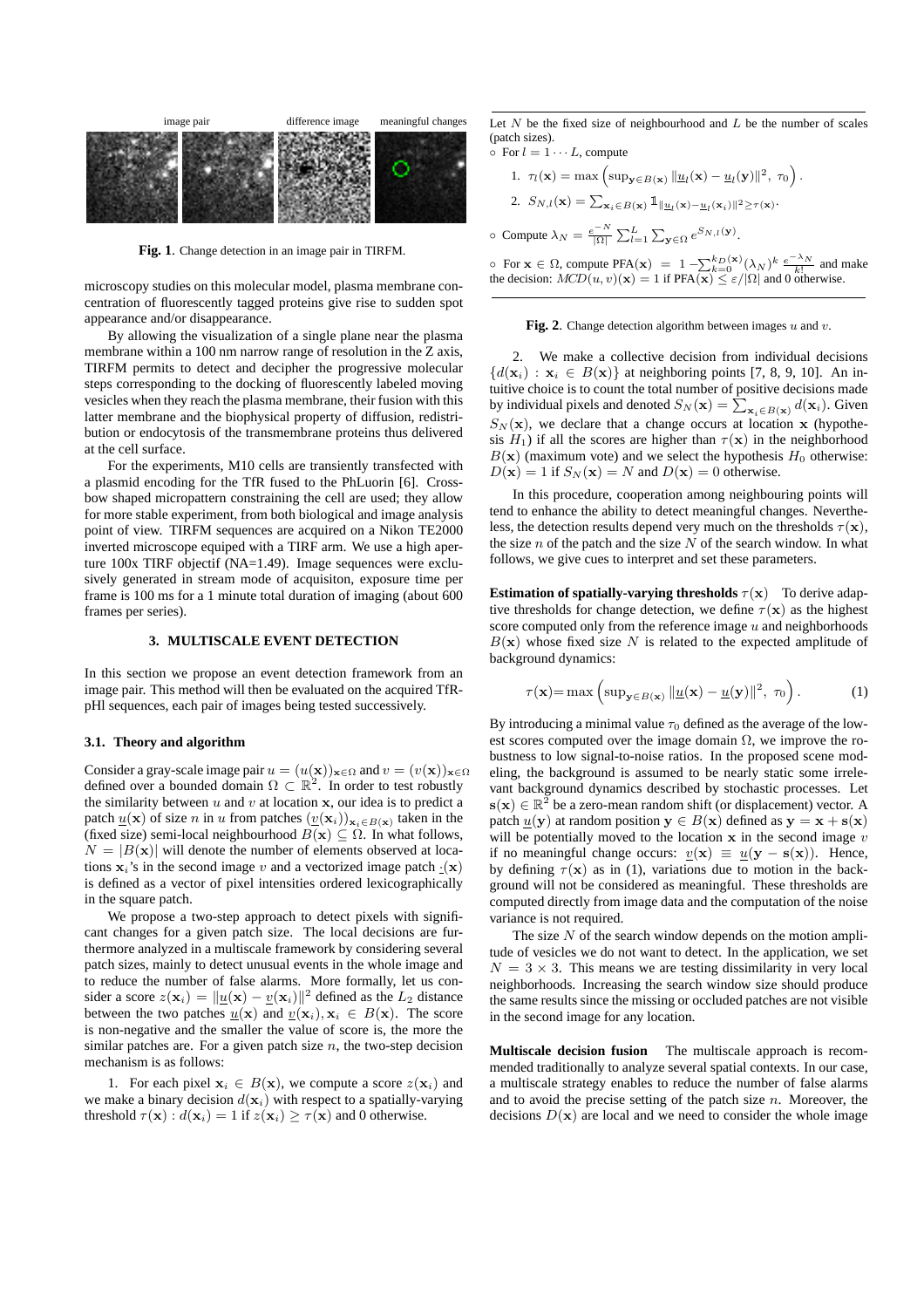for detecting unusual events when comparing the two images.

Let us consider  $\mathcal{D}(\mathbf{x}) = \{D_1(\mathbf{x}), \cdots, D_L(\mathbf{x})\}$  the set of binary decisions obtained at pixel x, where  $D_l(x)$  is the decision made for a given patch size  $n_l = (2l + 1)2, 1 \le l \le L$  and L is the number of sizes considered at each location. Let  $(k_D(\mathbf{x}) + 1)$  be the number of positive decisions in  $\mathcal{D}(\mathbf{x})$ . The binary Bernouilli variables  $D_l(\mathbf{x})$  are assumed to be *not identically distributed* and *not really independent* mainly because the patches with different sizes are nested. Nevertheless, according to the Chen-Stein method [11],  $\sum_{l=1}^{L} D_l(\mathbf{x})$  is known to tend to a Poisson law Po( $\lambda_N(\mathbf{x})$ ) in distribution as  $l \to \infty$  with  $\lambda_N(\mathbf{x}) = \sum_{l=1}^L \mathbf{P}_{H_0}(D_l(\mathbf{x}) = 1)$ . To make a decision at location x from local decisions in the whole image, we assume first that  $\lambda_N(\mathbf{x})$  defined as (Markov's inequality):  $\lambda_N = \frac{e^{-N}}{|\Omega|} \sum_{l=1}^L \sum_{\mathbf{y} \in \Omega} e^{S_{N,l}(\mathbf{y})}$ , is constant in the whole image. Finally, a change occurs at pixel if the probability of false alarm PFA(x) given by the Poisson tail with parameter  $\lambda_N$  is lower than a desired level of significance  $\alpha(\mathbf{x})$ :

$$
PFA(\mathbf{x}) \stackrel{\triangle}{=} \mathbf{P}_{H_0}\left(\sum_{l=1}^L D_l(\mathbf{x}) > k_D(\mathbf{x})\right) = 1 - \sum_{k=0}^{k_D(\mathbf{x})} (\lambda_N)^k \frac{e^{-\lambda_N}}{k!}.
$$

By applying the Bonferroni strategy for multiple tests, we set  $\alpha(\mathbf{x}) =$  $\varepsilon/|\Omega|$  where  $|\Omega|$  is the number of tested pixels and  $\varepsilon$  is a user-defined expected number of false alarms over the whole image. We can refer to the *a contrario* framework [12] yielding the same control as Bonferroni while allowing one to set  $\varepsilon \geq 1$  if needed. Setting  $\varepsilon = 1$  as we do in most experiments, means that about 1 pixel on average is falsely detected but the remaining detections are "meaningful' [12]. We define the final multiscale change detection  $MCD(u, v) : \Omega \rightarrow$  $\{0, 1\}$  as:  $MCD(u, v)(\mathbf{x}) = 1$  if PFA $(\mathbf{x}) \leq \varepsilon/|\Omega|$  and 0 otherwise. Our patch-based algorithm given in Fig. 2 is invariant to linear contrast changes applied to the image pair.

#### **3.2. Quantitative evaluation**

When used on experimental TIRF sequences, the detection is computed for each image pair. The chosen parameters were  $L = 4$  as maximum patch size, corresponding to 9  $\times$  9 patches and  $\varepsilon = 1$  as indicated above. Finally, to account for the fact that only the events happening at the membrane are of interest, only those with a fluorescence level above a given threshold where examined. Because of the properties of TIRFM, the eventual detections with low fluorescence intensity correspond to events below the membrane and not relevant to recycling. Figure 3 shows a projection in maximum of a studied sequence with both manually and automatically detected appearances.

To quantitatively evaluate the accuracy of the detection, a ground truth was manually established for a couple of sequences, totalling a few hundreds of events. The detection accuracy was around 85% with a false positive rate below 10%. Taking into account the difficulty of establishing a ground truth and the ambiguity of some events, such figures, which seemed robust across repeated experiments, are compatible with an automated analysis. Note that the use of micropatterned cell impose some stability to the results by reducing the variability of the experimental data.

## **4. NORMALIZED REPRESENTATION FOR ANALYSIS**

Once detected, each appearance is supposed to correspond to one recycling event. Furthermore, once docked to the membrane the vesicle is immobile till its fusion with the plasma membrane. Thus the whole event is then characterized by the temporal variation of



**Fig. 3**. Projection in maximum of a TfR-pHl sequence in TIRFM. In green the automatically detected appearances; in blue, the apperances labelled manually with numbers.

the fluorescence at that location. However, a robust characterisation of that temporal profile is complicated by the usual biological variability and various spatio-temporal perturbations; the computation of a normalized profile fit for systematic analysis and computation is needed.

Figure 4A shows such a temporal profile, with the detected appearance of a vesicle around frame #100. The decrease can clearly be seen afterwards, up to frame #200 or so. Depending on the particular studied protein, a biophysical model of that decrease, corresponding to diffusion in the membrane plane or other more complex mechanisms, might be available or hypothesised. We propose here to impose no strong constraint, to avoid being tied to a particular protein or model. It would also allow for comparison between proteins with different behaviours.

The only hypothesis we make is for the decrease to be convex. This corresponds to the property, in first approximation, of fluorescence of being additive with respect to concentration. Thus any perturbation can be detected as concave addition to a convex decreasing trend; they can be disregarded by focusing on an approximation of the curve from below. The first step of the processing is the computation of the ending time of the event. Following the hypothesis of a convex decrease, that ending time is looked for as corresponding to the first 'significant' local minimum after the detection, thus to the first 'big' concavity. To that end, the lower  $\alpha$ -scale space [13] is used, a geometrical multi-scale analysis framework that use local convexity to build scaled version from the signal itself to its convex hull. Figure 4B shows the result for 3 values of  $\alpha$ , with the corresponding computed ending times numbered 1, 2 and 3. The chosen value of  $\alpha$  is calibrated in time with respect to the studied process, and thus is stable across experiments.

Still following the convex hypothesis, the normalised version of the recycling event is computed as the lower convex hull of the sig-